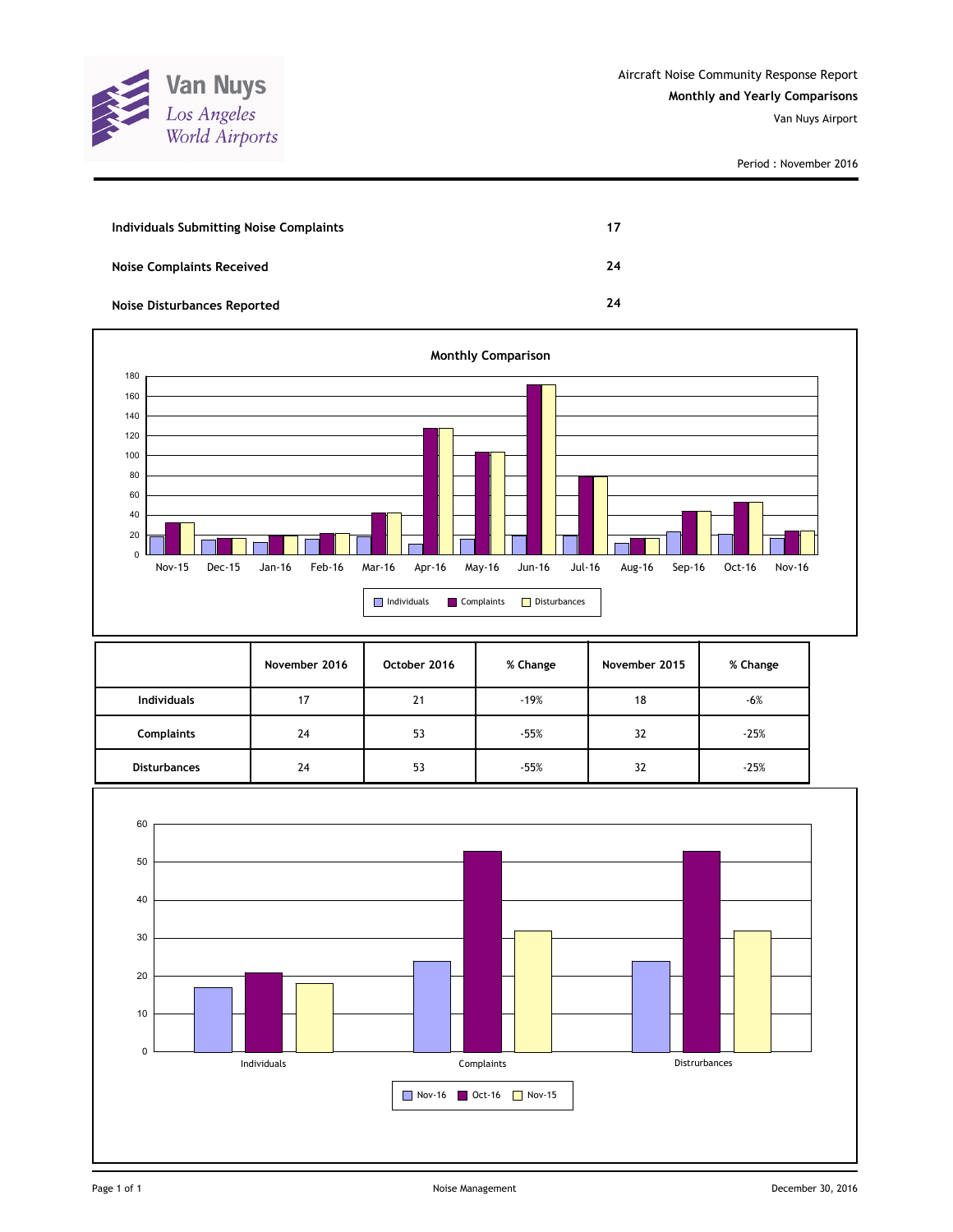

Period : November 2016

|                     | Day<br>$(7:00 \text{ am} - 7:00 \text{ pm})$ | Evening<br>$(7:00 \text{ pm} - 10:00 \text{ pm})$ | <b>Night</b><br>(10:00 pm - 7:00 am) |
|---------------------|----------------------------------------------|---------------------------------------------------|--------------------------------------|
| Complaints          | 10                                           | າ                                                 | 12                                   |
| <b>Disturbances</b> | 6                                            | າ                                                 | 16                                   |



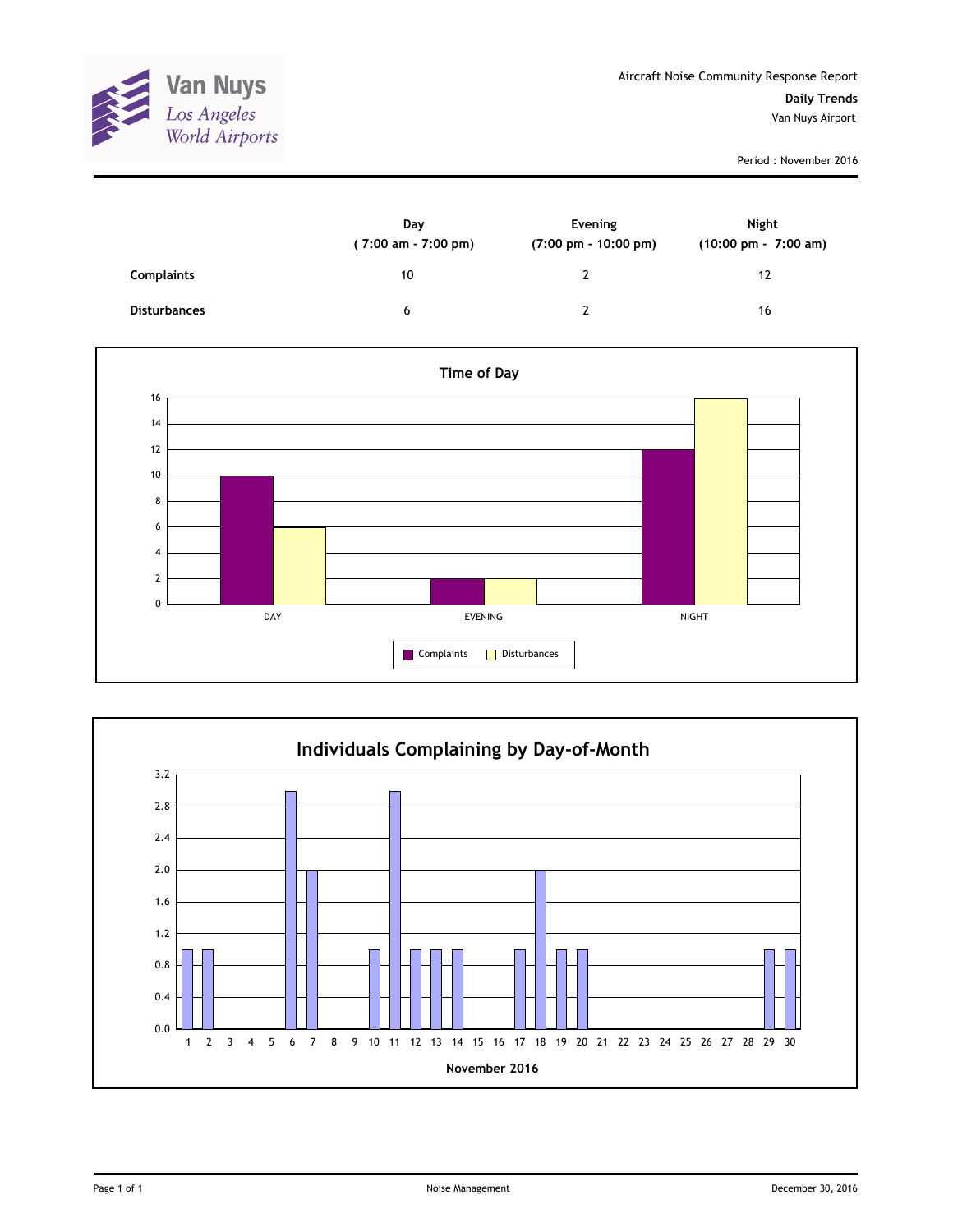**Van Nuys**<br>Los Angeles<br>World Airports **TTT** 

Period : November 2016

| City                  | Individuals | <b>Complaints</b> | Percentage of Complaints**                                  |
|-----------------------|-------------|-------------------|-------------------------------------------------------------|
| Chatsworth            |             | 1                 | $4\%$                                                       |
| Encino                | 2           | $\overline{2}$    | $8\%$<br><b>Service Service</b>                             |
| Inglewood             |             | 1                 | $4\%$                                                       |
| North Hills           | 2           | 6                 | 25%                                                         |
| Northridge            | 1           | 1                 | $4\%$                                                       |
| Sherman Oaks          | 2           | $\overline{2}$    | $8\%$                                                       |
| Sherwood Forest       |             | -1                | $4\%$                                                       |
| Van Nuys              | 6           | 9                 | 38%                                                         |
| <b>Woodland Hills</b> | 1           |                   | $4\%$                                                       |
| <b>TOTAL</b>          | 17          | 24                | 0<br>50<br>100<br>10<br>20<br>40<br>60<br>80 90<br>30<br>70 |

| <b>Individuals</b> |                                                                                | <b>Complaints</b> |            |              |  | Percentage of Complaints** |  |  |           |  |
|--------------------|--------------------------------------------------------------------------------|-------------------|------------|--------------|--|----------------------------|--|--|-----------|--|
|                    | Individuals Reporting 2 To 5 Complaints<br>Individuals Reporting One Complaint | 10<br>14          | 42%<br>58% |              |  |                            |  |  |           |  |
| <b>TOTAL</b>       | Individuals: 17                                                                | 24                |            | $\mathbf{0}$ |  | 10 20 30 40 50 60 70       |  |  | 80 90 100 |  |

\* One individual reporting 6 or more complaints shown by city.

\*\* All percentages are rounded to the nearest whole number.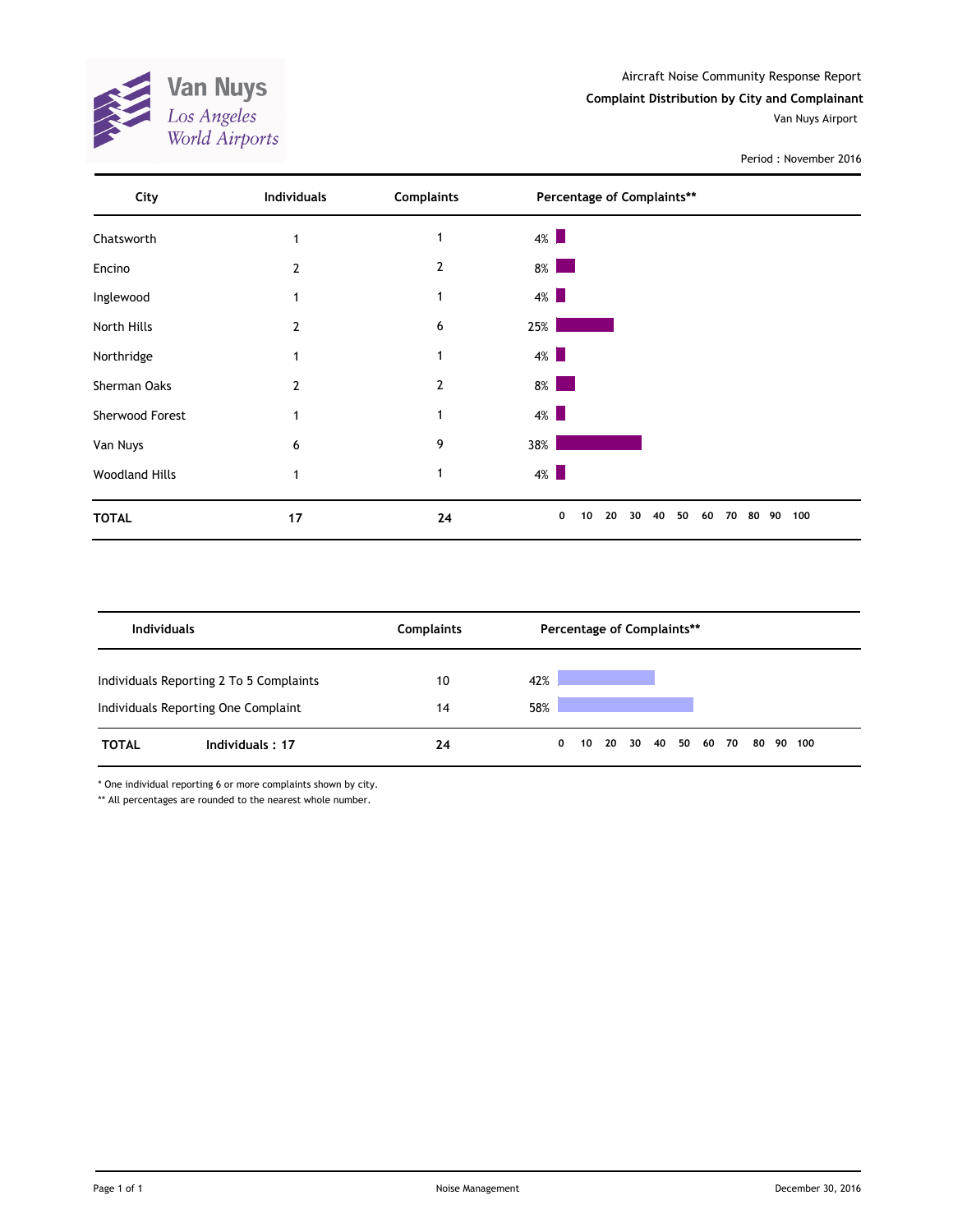

Period : November 2016

| Type of Disturbance*         | <b>Number of Complaints</b> |
|------------------------------|-----------------------------|
| Flying over home             | 5                           |
| Late night/early morning     | 11                          |
| Other                        | 1                           |
| Sustained noise (>5 minutes) | 1                           |
| Unknown                      | 2                           |
| Unusually loud               | 4                           |
| TOTAL                        | 24                          |



Note: \* As reported by complainant.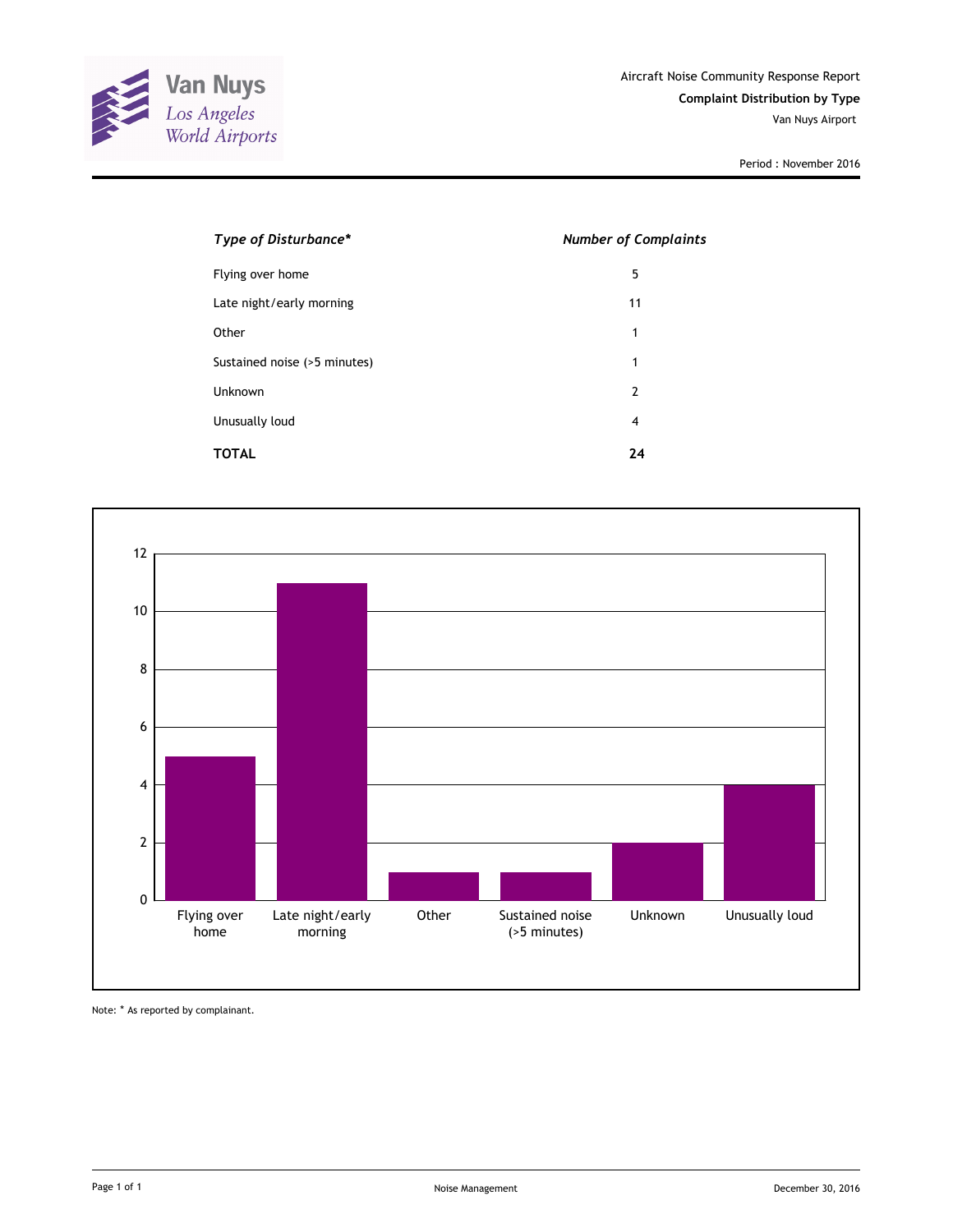

**Noise Complaint Details** Aircraft Noise Community Response Report Van Nuys Airport

| Contact    |           | Disturbance |          |             |                          |                                                                                              |
|------------|-----------|-------------|----------|-------------|--------------------------|----------------------------------------------------------------------------------------------|
| Date       | Time      | Date        | Time     | City        | Disturbance**            | <b>Findings</b>                                                                              |
| 11/06/2016 | $1:00$ am | 11/06/2016  | 12:02 am | North Hills | Late night/early morning | The aircraft noise you reported on Sunday, November 6, 2016 at 00:02 may have been           |
|            |           |             |          |             |                          | associated with a Gulfstream G-550 (GLF5) that arrived to VNY under the control and          |
|            |           |             |          |             |                          | direction of Federal Aviation Administration (FAA) SoCal Air Traffic Controllers (ATC). This |
|            |           |             |          |             |                          | arrival was consistent with normal VNY arrival procedures and was not in violation of any    |
|            |           |             |          |             |                          | federal or local city regulations, such as the VNY Curfew Ordinance. For more information    |
|            |           |             |          |             |                          | on the VNY Curfew Ordinance, please visit www.lawa.org/welcome_VNY.aspx?id=1034.             |
|            |           |             |          |             |                          | Additionally, please refer to the Noise Management "quick facts" for a brief list of         |
|            |           |             |          |             |                          | enforcement and regulatory actions VNY "can" and "cannot do" related to FAA regulations      |
|            |           |             |          |             |                          | and local City Ordinances. The quick facts may be found online under the "Noise"             |
|            |           |             |          |             |                          | Management - Quick Facts" link at www.lawa.org/VNYNoise/. Lastly, airports do not            |
|            |           |             |          |             |                          | have jurisdiction on aircraft in flight. The FAA has ultimate authority over aircraft flight |
|            |           |             |          |             |                          | patterns and regulates virtually all aviation activity with the major emphasis on safety.    |
|            |           |             |          |             |                          | The FAA may be contacted by writing to FAA Western-Pacific Region, P.O. Box 92007, Los       |
|            |           |             |          |             |                          | Angeles, CA 90009 for further information.                                                   |
| 11/06/2016 | $1:00$ am | 11/06/2016  | 12:32 am | North Hills | Late night/early morning | The aircraft noise you reported on Sunday, November 6, 2016 at 00:32 may have been           |
|            |           |             |          |             |                          | associated with a Falcon 2000 (FT2H) that arrived to VNY and departure of a Gulfstream       |
|            |           |             |          |             |                          | G-550 (GLF5) two minutes later that were under the control and direction of FAA SoCal        |
|            |           |             |          |             |                          | ATC. Both aircraft are certified as Stage 3 by FAA Advisory Circular 36-3 at levels below    |
|            |           |             |          |             |                          | the curfew regulations and therefore did not violate any operating restrictions.             |
| 11/07/2016 | 12:52 am  | 11/07/2016  | 12:35 am | North Hills | Late night/early morning | The aircraft you reported on Monday, November 7 at 00:34 was a Hawker 800XP (H25B)           |
|            |           |             |          |             |                          | that departed from VNY runway 34L under the direction and control of the Federal             |
|            |           |             |          |             |                          | Aviation Administration (FAA) SoCal Departure Air Traffic Controllers (ATC). Whenever        |
|            |           |             |          |             |                          | northerly winds occur, all aircraft arrivals and departures are directed to head north       |
|            |           |             |          |             |                          | into the wind due to aircraft safety requirements, and to maximize aircraft performance      |
|            |           |             |          |             |                          | during takeoffs and landings. During these conditions, the FAA Controllers conduct           |
|            |           |             |          |             |                          | Northerly Operations at VNY, which is the opposite direction from Southerly Operations       |
|            |           |             |          |             |                          | that is normally utilized. The departure from 34L was consistent with normal VNY             |
|            |           |             |          |             |                          | northerly departure procedures and in compliance with the curfew regulation. Again, a        |

Period : November 2016

Note : Investigation currently limited to one report of disturbance per complaint, and a maximum of five complaints per individual per month.

\* Complaints exceeding monthly limit and/or anonymous complaints are not investigated and are not shown.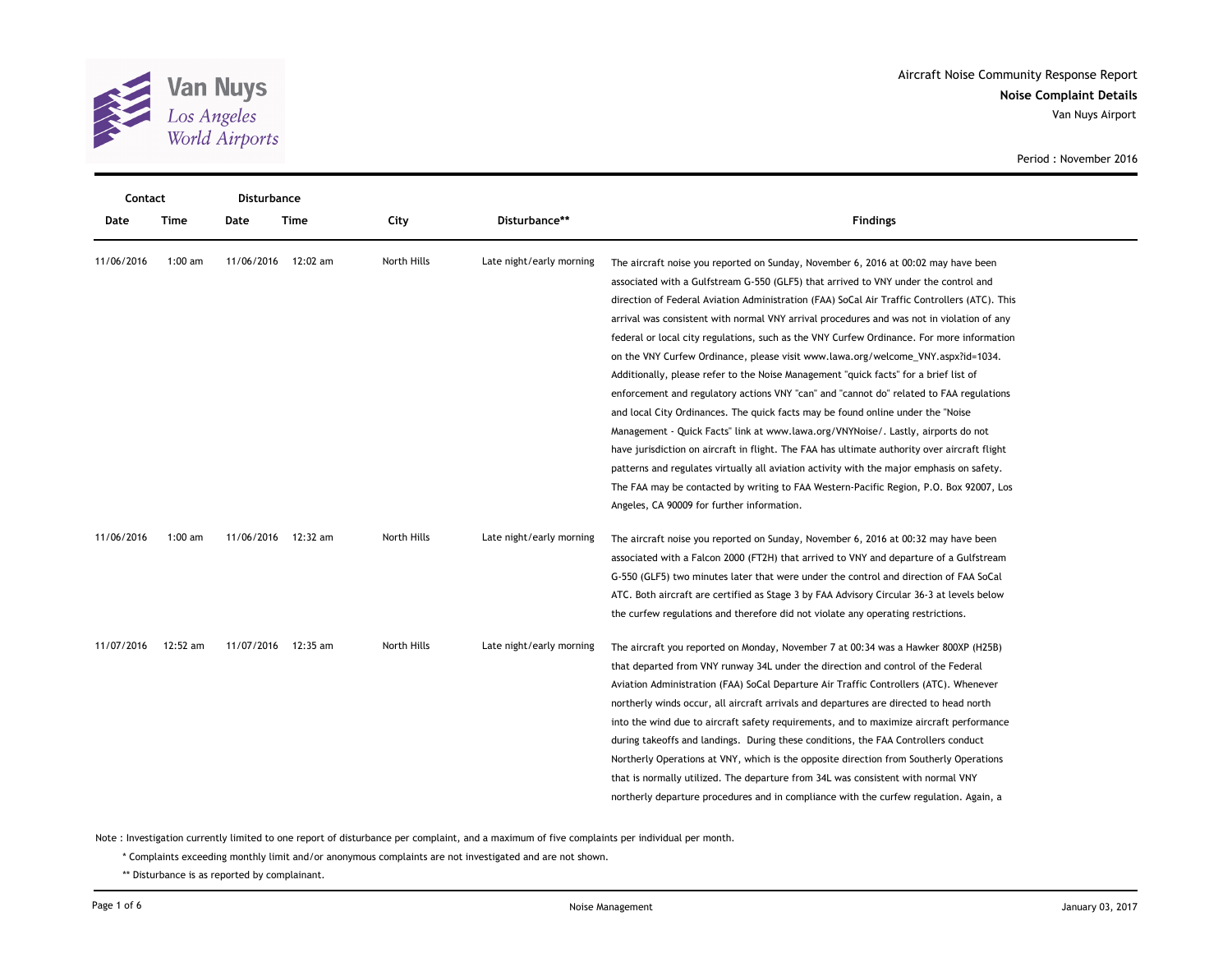| Contact    |           | <b>Disturbance</b> |                     |                 |                  |                                                                                                                                                                                                                                                                                                                                                                                                                                                                                                                                                                                                                                                                                                                                                                                                                                                                                                                                                                                                                                                                                                                                                                                                                   |
|------------|-----------|--------------------|---------------------|-----------------|------------------|-------------------------------------------------------------------------------------------------------------------------------------------------------------------------------------------------------------------------------------------------------------------------------------------------------------------------------------------------------------------------------------------------------------------------------------------------------------------------------------------------------------------------------------------------------------------------------------------------------------------------------------------------------------------------------------------------------------------------------------------------------------------------------------------------------------------------------------------------------------------------------------------------------------------------------------------------------------------------------------------------------------------------------------------------------------------------------------------------------------------------------------------------------------------------------------------------------------------|
| Date       | Time      | Date               | Time                | City            | Disturbance      | <b>Findings</b>                                                                                                                                                                                                                                                                                                                                                                                                                                                                                                                                                                                                                                                                                                                                                                                                                                                                                                                                                                                                                                                                                                                                                                                                   |
|            |           |                    |                     |                 |                  | copy of the Curfew Ordinance may be found at on the VNY Noise Management page at<br>http://www.lawa.org/welcome_VNY.aspx?id=1034.                                                                                                                                                                                                                                                                                                                                                                                                                                                                                                                                                                                                                                                                                                                                                                                                                                                                                                                                                                                                                                                                                 |
| 11/07/2016 | 11:42 pm  |                    | 11/07/2016 11:37 pm | Van Nuys        | Unknown          | The "aircraft idling noise" that you reported on Monday, November 7, 2016 at 23:37 could<br>not be identified. The noise may be related to the use of Auxiliary Power Units (APU). The<br>APU is used instead of powering-up the aircraft's jet engines. Personnel working on their<br>aircraft use the APUs as a power source enabling them to prepare for all aspects of the<br>flight, including preflight checks and making the necessary mechanical adjustments. For<br>future reference, please note that VNY has an Airfield Superintendent on duty during the<br>restricted hours to immediately investigate and enforce any run-up complaints. Please<br>call the Duty Superintendent at Airport Operations at (818) 442-6506 for immediate<br>attention. This is not a Noise Complaint Line; please use this number only to report<br>suspected engine run-up activity. Additionally, please refer to the Noise Management<br>"quick facts" for a brief list of enforcement and regulatory actions VNY "can" and "cannot<br>do" related to FAA regulations and local City Ordinances. The quick facts may be found<br>online under the "Noise Management - Quick Facts" link at www.lawa.org/VNYNoise/. |
| 11/11/2016 | 7:55 am   | 11/11/2016         | 7:55 am             | Sherwood Forest | Unusually loud   | The ground noise and/or aircraft run-up for maintenance you reported could not be<br>identified. In an effort to reduce the inconvenience associated with engine test runs,<br>engine maintenance restrictions exist between the hours from 19:00 until 07:00 the<br>following morning. Engine maintenance run-ups are allowed from 07:00 until 19:00 only at<br>designated areas. This enables aircraft maintenance personnel to perform all types of<br>equipment tests during the unrestricted periods to eliminate the need for such activity<br>during the evening and early morning hours. The noise may also have been related to the<br>use of Auxiliary Power Units (APU). The APU is used instead of powering-up the aircraft's<br>jet engines. Personnel working on their aircraft use the APUs as a power source enabling<br>them to prepare for all aspects of the flight, including preflight checks and making the<br>necessary mechanical adjustments. As such, please note that airports do not control<br>aviation. The FAA has ultimate authority over aircraft and regulates virtually all aviation<br>activity with the major emphasis on safety.                                            |
| 11/12/2016 | $3:27$ pm | 11/12/2016         | $3:14 \text{ pm}$   | Van Nuys        | Flying over home | The helicopter you reported on Saturday, November 11, 2016 at 15:14 departed Van Nuys<br>Airport (VNY) via the Bull Creek Route under the control and direction of Federal Aviation<br>Administration (FAA) Air Traffic Controllers (ATC) and was consistent with helicopter<br>operations using the preferred ingress/egress helicopter routes at VNY. The second<br>helicopter you reported at 15:24 was operated by the Los Angeles Fire Department                                                                                                                                                                                                                                                                                                                                                                                                                                                                                                                                                                                                                                                                                                                                                            |

\* Complaints exceeding monthly limit and/or anonymous complaints are not investigated and are not shown.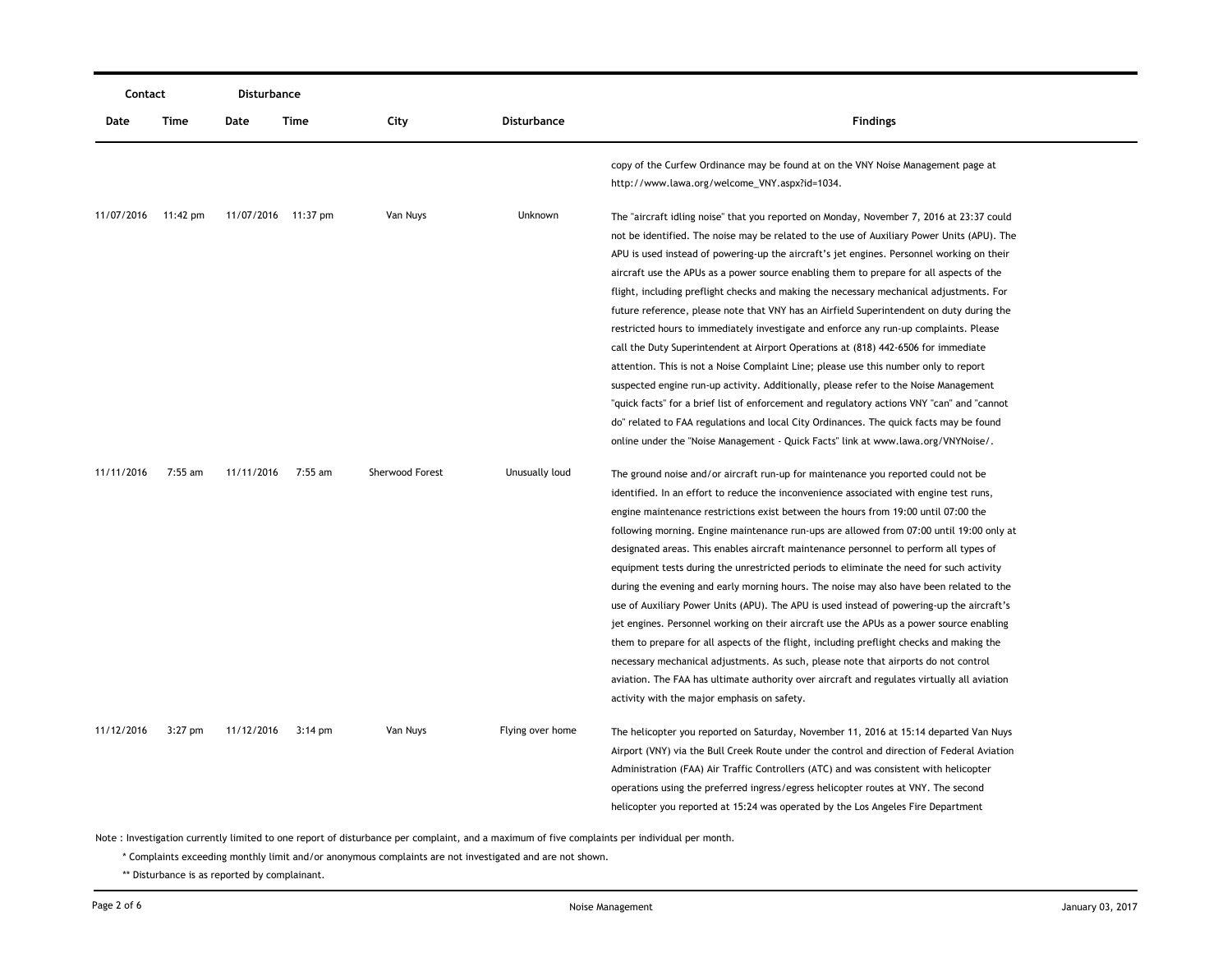| Contact    |           | Disturbance         |          |              |                              |                                                                                                                                                                                                                                                                                                                                                                                                                                                                                                                                                                                                                                                                                                                                                                                                                                                                                                                                                                                                                                                                                                                                                                                                                                                                                                                                                                                                                                                                                                                                         |  |  |
|------------|-----------|---------------------|----------|--------------|------------------------------|-----------------------------------------------------------------------------------------------------------------------------------------------------------------------------------------------------------------------------------------------------------------------------------------------------------------------------------------------------------------------------------------------------------------------------------------------------------------------------------------------------------------------------------------------------------------------------------------------------------------------------------------------------------------------------------------------------------------------------------------------------------------------------------------------------------------------------------------------------------------------------------------------------------------------------------------------------------------------------------------------------------------------------------------------------------------------------------------------------------------------------------------------------------------------------------------------------------------------------------------------------------------------------------------------------------------------------------------------------------------------------------------------------------------------------------------------------------------------------------------------------------------------------------------|--|--|
| Date       | Time      | Date                | Time     | City         | <b>Disturbance</b>           | <b>Findings</b>                                                                                                                                                                                                                                                                                                                                                                                                                                                                                                                                                                                                                                                                                                                                                                                                                                                                                                                                                                                                                                                                                                                                                                                                                                                                                                                                                                                                                                                                                                                         |  |  |
|            |           |                     |          |              |                              | (LAFD). In conducting official LAFD business, this helicopter arrived at VNY on a direct<br>path and flew over your residence. The same helicopter immediately departed VNY at<br>15:32 via the Tracks Route. Please note that airports do not have jurisdiction on aircraft<br>in flight. The FAA has ultimate authority over aircraft flight patterns and regulates<br>virtually all aviation activities. This includes altitudes and direction of flight with the<br>major emphasis on safety.                                                                                                                                                                                                                                                                                                                                                                                                                                                                                                                                                                                                                                                                                                                                                                                                                                                                                                                                                                                                                                       |  |  |
| 11/13/2016 | 11:42 pm  | 11/13/2016 11:10 pm |          | Van Nuys     | Late night/early morning     | The airplane you reported on Sunday, November 13, 2016 at 23:10 was a Stage 3<br>Gulfstream G-IV that arrived to Van Nuys Airport (VNY) under the control and direction<br>of Federal Aviation Administration (FAA) SoCal Air Traffic Controllers (ATC). The arrival<br>was consistent with normal VNY arrival operations. The subsequent departures at 23:13<br>and 23:31 were also Stage 3 Gulfstream G-IVs. These aircraft are not restricted by the<br>VNY Noise Abatement and Curfew regulations. The VNY Curfew only prohibits the<br>DEPARTURE of older, louder Stage 2 aircraft exceeding a specified noise level established<br>in an FAA Advisory Circular between 2200 and 0700 the following day. Please note that<br>this "partial" curfew does not prohibit any aircraft from landing nor does it prohibit<br>newer Stage 3 or Stage 4 aircraft from departing VNY. Additionally, helicopters, medical<br>life-flights (lifeguard operations), military or other government owned/operated aircraft<br>involved in law enforcement, emergency response, fire or rescue operations are exempt<br>from the curfew. The Ordinance can be viewed on line at:<br>www.lawa.org/welcome_VNY.aspx?id=1034. Please also refer to the Noise Management<br>"quick facts" for a brief list of enforcement and regulatory actions VNY "can" and "cannot<br>do" related to FAA regulations and local City Ordinances. The quick facts may be found<br>online under the "Noise Management - Quick Facts" link at www.lawa.org/VNYNoise/. |  |  |
| 11/14/2016 | $4:45$ pm | 11/14/2016          | 4:37 pm  | Inglewood    | Other                        | The general complaint that you are referring to was submitted to the Van Nuys Airport<br>(VNY) noise complaint system and the issue raised is associated with operations at LAX.<br>For future LAX noise issues, please visit http://www.lawa.org/laxanc/ for more<br>information on submitting noise complaints or by calling the LAX Noise Complaint Line at<br>(424) 64-NOISE.                                                                                                                                                                                                                                                                                                                                                                                                                                                                                                                                                                                                                                                                                                                                                                                                                                                                                                                                                                                                                                                                                                                                                       |  |  |
| 11/17/2016 | 11:05 am  | 11/17/2016          | 10:00 am | Sherman Oaks | Sustained noise (>5 minutes) | A Los Angeles Police Department Air Support Division (LAPD ASD) helicopter was<br>conducting official LAPD business in and around your neighborhood for extended periods<br>of time between approximately 08:30 and 11:00 on Thursday, November 17, 2016. The<br>LAPD ASD routinely patrols and supports police ground units in the many neighborhoods<br>located within the City of Los Angeles. It is not uncommon to have multiple flyovers of an                                                                                                                                                                                                                                                                                                                                                                                                                                                                                                                                                                                                                                                                                                                                                                                                                                                                                                                                                                                                                                                                                    |  |  |

\* Complaints exceeding monthly limit and/or anonymous complaints are not investigated and are not shown.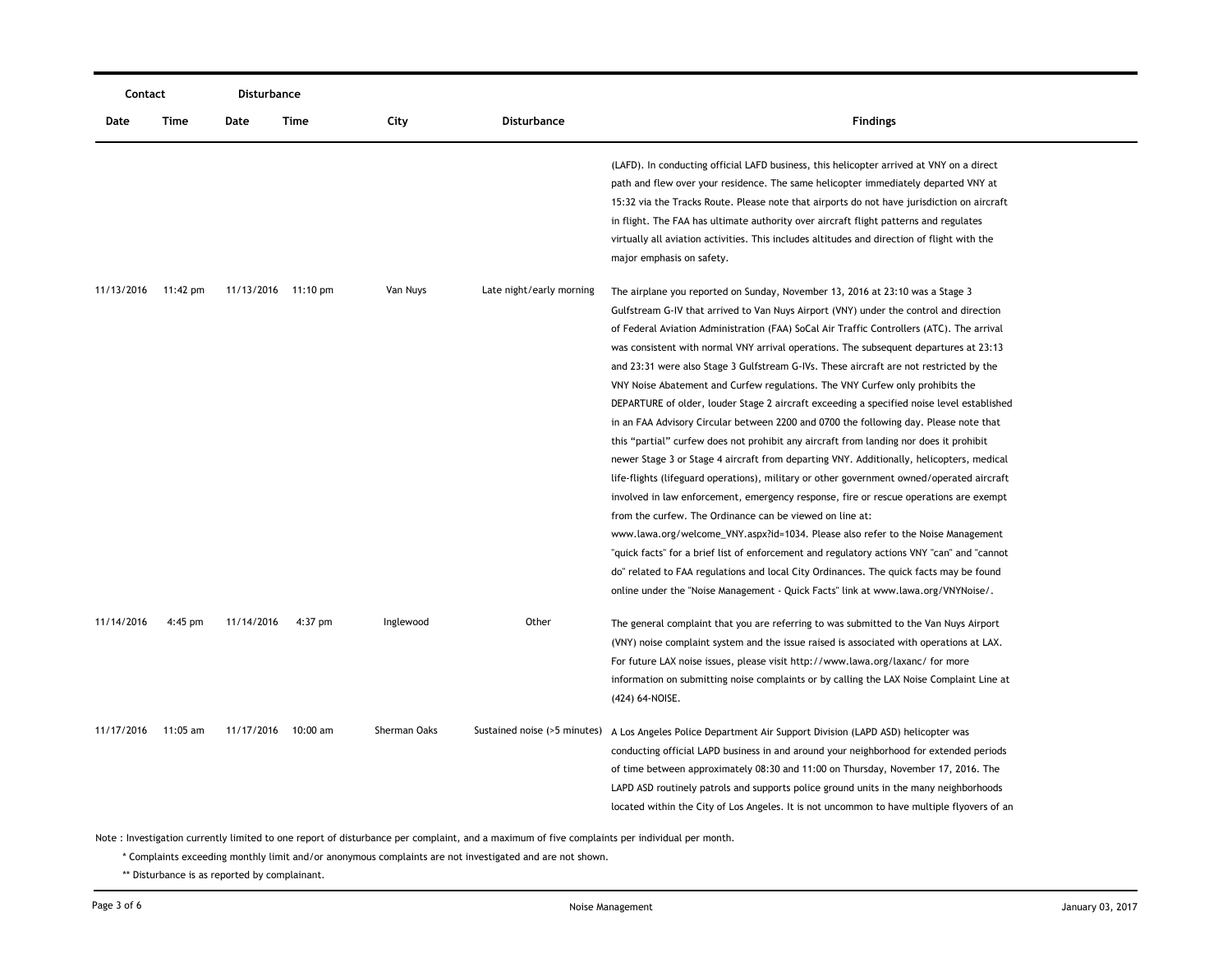| Contact    |           | <b>Disturbance</b> |           |            |                  |                                                                                                                                                                                                                                                                                                                                                                                                                                                                                                                                                                                                                                                                                                                                                                                                                                                                                                                                                                                                                                                                                                                                                                                                                                                                                                                                                                                                                                                                                                                                                                                                                                                                                                                                                                                                                                                                                                                                                                               |
|------------|-----------|--------------------|-----------|------------|------------------|-------------------------------------------------------------------------------------------------------------------------------------------------------------------------------------------------------------------------------------------------------------------------------------------------------------------------------------------------------------------------------------------------------------------------------------------------------------------------------------------------------------------------------------------------------------------------------------------------------------------------------------------------------------------------------------------------------------------------------------------------------------------------------------------------------------------------------------------------------------------------------------------------------------------------------------------------------------------------------------------------------------------------------------------------------------------------------------------------------------------------------------------------------------------------------------------------------------------------------------------------------------------------------------------------------------------------------------------------------------------------------------------------------------------------------------------------------------------------------------------------------------------------------------------------------------------------------------------------------------------------------------------------------------------------------------------------------------------------------------------------------------------------------------------------------------------------------------------------------------------------------------------------------------------------------------------------------------------------------|
| Date       | Time      | Date               | Time      | City       | Disturbance      | <b>Findings</b>                                                                                                                                                                                                                                                                                                                                                                                                                                                                                                                                                                                                                                                                                                                                                                                                                                                                                                                                                                                                                                                                                                                                                                                                                                                                                                                                                                                                                                                                                                                                                                                                                                                                                                                                                                                                                                                                                                                                                               |
|            |           |                    |           |            |                  | area during a relatively short period. This helicopter overflight was not associated with<br>Van Nuys Airport (VNY) operations. Please note that airports do not control aircraft in<br>flight. The FAA has ultimate authority over aircraft flight patterns and regulates virtually<br>all aviation activity. This includes takeoffs, landings, altitudes and direction of flight with                                                                                                                                                                                                                                                                                                                                                                                                                                                                                                                                                                                                                                                                                                                                                                                                                                                                                                                                                                                                                                                                                                                                                                                                                                                                                                                                                                                                                                                                                                                                                                                       |
|            |           |                    |           |            |                  | the major emphasis on safety.                                                                                                                                                                                                                                                                                                                                                                                                                                                                                                                                                                                                                                                                                                                                                                                                                                                                                                                                                                                                                                                                                                                                                                                                                                                                                                                                                                                                                                                                                                                                                                                                                                                                                                                                                                                                                                                                                                                                                 |
| 11/18/2016 | $9:26$ am | 11/18/2016         | $4:00$ am | Van Nuys   | Flying over home | The aircraft you reported on Friday, November 18, 2016 at 04:00 was a Federal Aviation<br>Administration (FAA) certified Stage 3 modified Gulfstream G-III (GLF3) that departed<br>from VNY under the direction and control of the FAA SoCal Departure Air Traffic<br>Controllers (ATC). This departure was to the north and took-off from runway 34L. The<br>departure from 34L was consistent with normal VNY northerly departure procedures.<br>Whenever northerly winds occur, all aircraft arrivals and departures are directed to<br>head north into the wind due to aircraft safety requirements, and to maximize aircraft<br>performance during takeoffs and landings. During these conditions, the FAA Controllers<br>conduct Northerly Operations at VNY, which is the opposite direction from Southerly<br>Operations that is normally utilized.<br>Please note that the curfew regulation only restricts DEPARTURES by a subset of the<br>noisiest aircraft fleet operating at VNY between 10 p.m. and 7 a.m. the following<br>morning. Please refer to the enclosed copy of the Noise Abatement and Curfew Ordinance<br>you requested for additional details. The file may also be found on the VNY web page<br>(http://www.lawa.org/welcomevny.aspx) by typing "noise abatement and curfew<br>regulation" in the search bar and clicking on "Noise Abatement and Curfew Regulation.<br>Lastly, airports do not have jurisdiction over aircraft in flight, how frequently or where<br>the FAA SoCal Air Traffic Controllers (ATC) may sequence aircraft. The FAA has ultimate<br>authority over aircraft flight patterns and regulates virtually all aviation activity. This<br>includes takeoffs, landings, altitudes and direction of flight with the major emphasis on<br>safety. Please contact the FAA at (818) 904-6291 (for safety issues) or in writing to FAA<br>Western-Pacific Region, P.O. Box 92007, Los Angeles, CA 90009 for further information. |
| 11/18/2016 | $4:52$ pm | 11/18/2016         | $3:37$ pm | Chatsworth | Unusually loud   | The aircraft you reported on Friday, November 18, 2016, at 14:10 was a P51 Mustang, a<br>civilian operated vintage military aircraft. This aircraft was under the control and<br>direction of Federal Aviation Administration (FAA) Air Traffic Controllers (ATC) and was<br>part of a memorial flight at VNY in honor of legendary pilot Bob Hoover. During landing<br>maneuvers to runway 16R, the pilot increased power to level out the aircraft for a turn<br>near your residence and to assure separation from other aircraft in the pattern as                                                                                                                                                                                                                                                                                                                                                                                                                                                                                                                                                                                                                                                                                                                                                                                                                                                                                                                                                                                                                                                                                                                                                                                                                                                                                                                                                                                                                         |

\* Complaints exceeding monthly limit and/or anonymous complaints are not investigated and are not shown.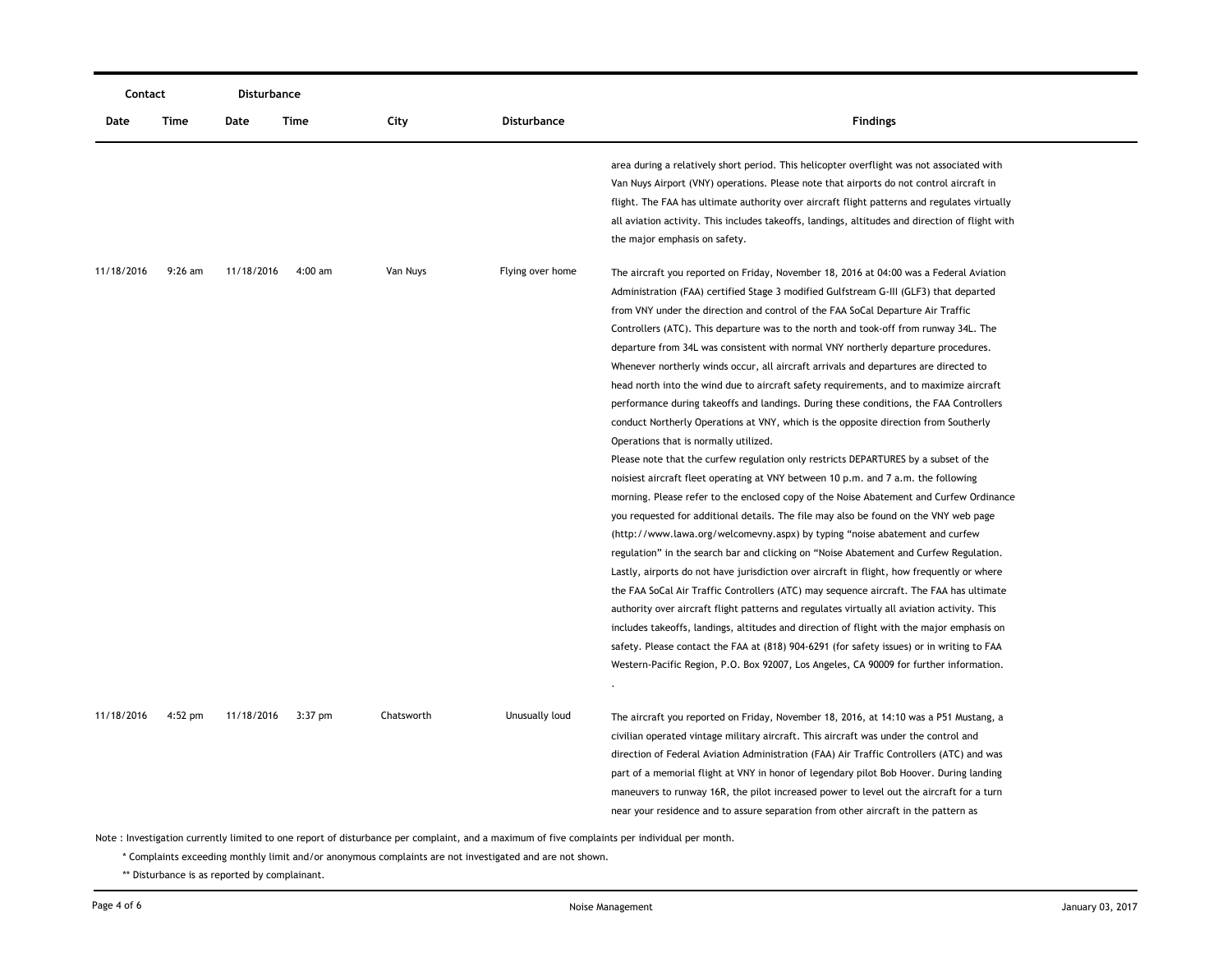| Contact    |           | Disturbance |                     |             |                          |                                                                                                                                                                                                                                                                                                                                                                                                                                                                                                                                                                                                                                                                                                                                                                                                                                                                                                                                                                                                                                                                                                                                                                                                                                |  |  |
|------------|-----------|-------------|---------------------|-------------|--------------------------|--------------------------------------------------------------------------------------------------------------------------------------------------------------------------------------------------------------------------------------------------------------------------------------------------------------------------------------------------------------------------------------------------------------------------------------------------------------------------------------------------------------------------------------------------------------------------------------------------------------------------------------------------------------------------------------------------------------------------------------------------------------------------------------------------------------------------------------------------------------------------------------------------------------------------------------------------------------------------------------------------------------------------------------------------------------------------------------------------------------------------------------------------------------------------------------------------------------------------------|--|--|
| Date       | Time      | Date        | Time                | City        | <b>Disturbance</b>       | <b>Findings</b>                                                                                                                                                                                                                                                                                                                                                                                                                                                                                                                                                                                                                                                                                                                                                                                                                                                                                                                                                                                                                                                                                                                                                                                                                |  |  |
|            |           |             |                     |             |                          | directed by ATC. Please note that the FAA has ultimate authority over aircraft flight<br>patterns and regulates virtually all aviation activity. This includes takeoffs, landings,<br>altitudes and direction of flight with the major emphasis on safety. Please contact the<br>FAA at FAA Western-Pacific Region, P.O. Box 92007, Los Angeles for further information<br>regarding aviation matters.                                                                                                                                                                                                                                                                                                                                                                                                                                                                                                                                                                                                                                                                                                                                                                                                                         |  |  |
| 11/19/2016 | $5:11$ am |             | 11/18/2016 12:42 am | North Hills | Late night/early morning | The aircraft you reported on Friday, November 18, 2016 at 00:42 was a Federal Aviation<br>Administration (FAA) certified Stage 3 modified Gulfstream G-III that departed from VNY<br>under the direction and control of the FAA SoCal Departure Air Traffic Controllers (ATC).<br>This departure was to the north and took-off from runway 34L. The departure from 34L<br>was consistent with normal VNY northerly departure procedures and in compliance with<br>all local and federal regulations. Whenever northerly winds occur, all aircraft arrivals and<br>departures are directed to head north into the wind due to aircraft safety requirements,<br>and to maximize aircraft performance during takeoffs and landings. During these<br>conditions, the FAA Controllers conduct Northerly Operations at VNY, which is the<br>opposite direction from Southerly Operations that is normally utilized.                                                                                                                                                                                                                                                                                                                  |  |  |
| 11/20/2016 | 12:06 am  |             | 11/20/2016 12:00 am | Northridge  | Unusually loud           | The aircraft noise you reported on Sunday, November 20, 2016 at midnight may be<br>attributed to jet departures and arrivals including a Medevac Flight within a 30 minute<br>period. The departures and arrivals were under the control and direction of Federal<br>Aviation Administration (FAA) SoCal Air Traffic Controllers (ATC) and were consistent with<br>normal VNY operations. The location of your residence may also be subjected to<br>additional aircraft noise as aircraft land and deploy reverse-thrust to slow down safely on<br>the runway. Local weather and atmospheric conditions can also have an effect on the<br>aircraft noise that reaches the adjacent communities. Under poor weather conditions,<br>departure back-blast and arrival reverse-thrust noise can sometimes be amplified and<br>travel further than usual. Please note that airports do have the authority to direct or<br>control aircraft. The FAA has ultimate authority over aircraft flight patterns and<br>regulates virtually all aviation activity with the major emphasis on safety. Please contact<br>the FAA by writing to FAA Western-Pacific Region, P.O. Box 92007, Los Angeles, CA 90009<br>for further information. |  |  |
| 11/29/2016 | $8:12$ pm | 11/29/2016  | $8:08$ pm           | Encino      | Late night/early morning | The jet airplane you reported on Tuesday, November 29, 2016 at 20:08 was a Gulfstream<br>G-IV that arrived at VNY under the direction and control of the Federal Aviation<br>Administration (FAA) Air Traffic Controllers (ATC). This aircraft was directed to turn to<br>"final" and was cleared to land on runway 34L while over your neighborhood. The arrival to                                                                                                                                                                                                                                                                                                                                                                                                                                                                                                                                                                                                                                                                                                                                                                                                                                                           |  |  |

\* Complaints exceeding monthly limit and/or anonymous complaints are not investigated and are not shown.